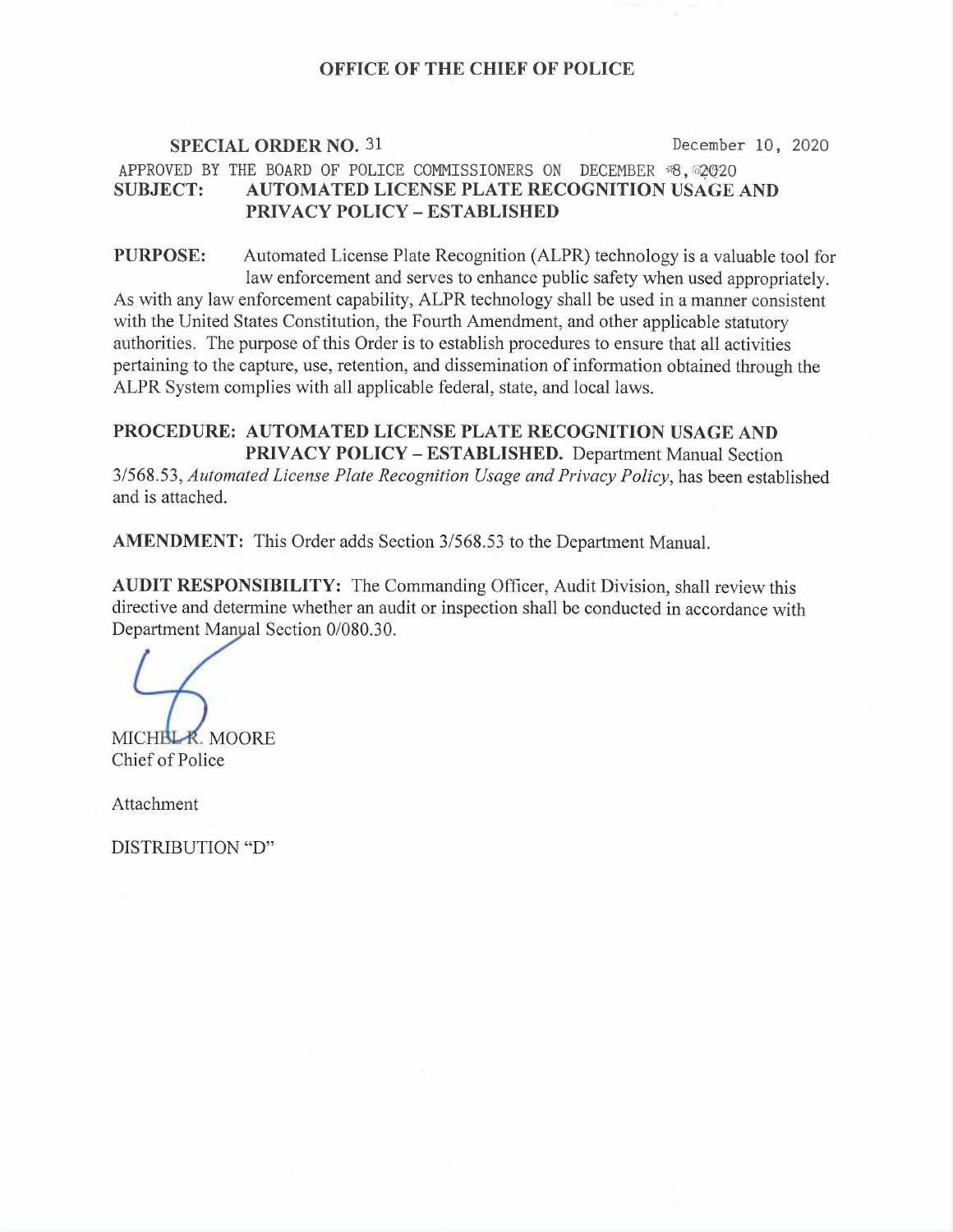## 568.53 AUTOMATED LICENSE PLATE RECOGNITION USAGE AND PRIVACY

POLICY. The Department's Automated License Plate Recognition System (ALPR) System is a computerized database resulting from the operation of one or more mobile or fixed cameras ("ALPR Cameras "). When combined with computer algorithms, the ALPR System reads and conveys images of license plates and the characters they contain into computer-readable data. The data collected by the ALPR Cameras consists of a photo of the vehicle license plate, the date, time, and location the photo was taken, and the identification number of the ALPR Camera capturing the information. The ALPR System records and stores data from license plates only. When used effectively and in accordance with the law, the ALPR data can be a valuable tool in solving crimes.

Authorized Uses. The ALPR System and the recording of ALPR data shall only be retained, accessed, and used for the following official Department purposes:

- Criminal investigations or proceedings;
- Non-criminal investigations (e.g., missing and found persons);
- Administrative investigations or proceedings (e.g., pursuit and complaint investigations);
- Civil investigations or proceedings;
- Situational awareness operations; and
- Responses to cognizable threats to public safety.

Limitations on Use of ALPR Data. The Department's ALPR Cameras shall only be used to collect and record information that is exposed to public view where there is no reasonable expectation of privacy (e.g., vehicle(s) on public roadways or on private property but whose license plate(s) are visible from a public place).

Moreover, the Department's ALPR System shall only be accessed and used on a "need to know " and "right to know "basis. This means the person accessing the information must have both the lawful authority to receive the information and an investigative purpose for the information in order to carry out official responsibilities. The ALPR data shall only be collected, recorded, retained, accessed, and used for official Department-related purposes that are in accordance with this policy and applicable law. Any use of the ALPR System for non-official purposes may subject an employee to discipline and, depending on the misuse, shall result in deactivation of the employee 's ALPR account for a period of time. Moreover, an attempt of an improper or actual login by a deactivated employee shall be captured in audit trails and reported to Professional Standards Bureau.

Persons Authorized to Access and Use the ALPR Data. There are two type of users authorized to use the ALPR System: ALPR System Administrators and ALPR Data Users. Each type of user is given different access controls, responsibilities, and training.

ALPR System Administrators – Defined. Department personnel assigned within Information Technology Bureau (ITB) have the highest access rights to the ALPR System. The ITB is responsible for ensuring the maintenance of the ALPR server, database, application software, and verifying proper operation of the system. The ALPR System Administrators are also responsible for assisting in any reports of inoperability or malfunction of ALPR-equipped vehicles.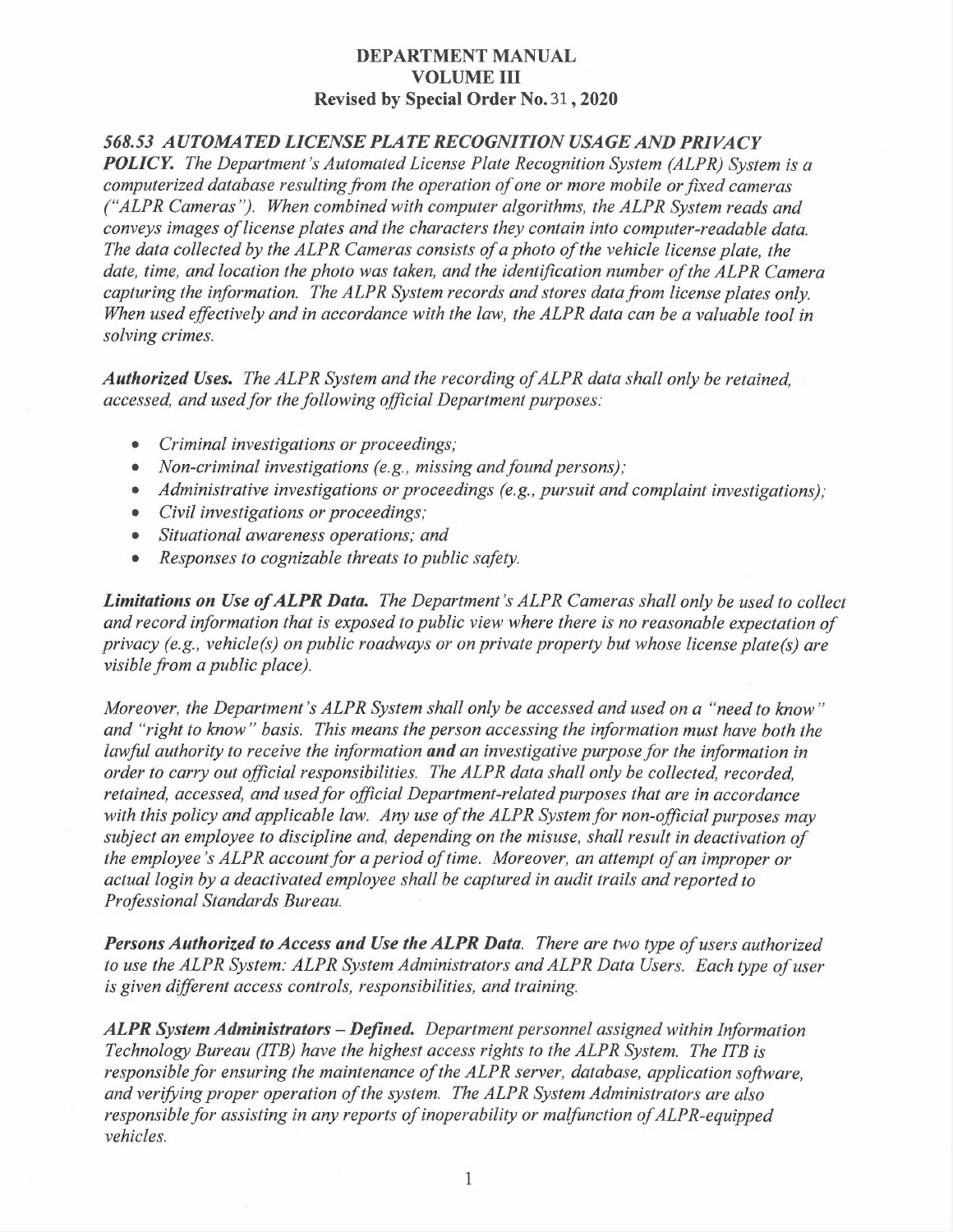**ALPR Data Users – Defined.** Any active Department employees (both sworn and civilian) or independent contractors, who have received written authorization from their supervisor and have been granted permission from ITB to query the ALPR System.

Note: Employees equipped with the ALPR Cameras in their Department vehicles may receive an ALPR Hit, and when used for this purpose officers receive on-the job training. They have no ability to add, remove, or change any information in the ALPR System.

ALPR Data Users Training. All ALPR Data Users shall complete one of the Department's POST-certified training courses on accessing and using ALPR data prior to querying the ALPR System. A second course is offered as supplemental training for ALPR Data Users on search capabilities.

ALPR System Administrators. All ALPR System Administrators shall receive training to fulfill their job responsibilities by a current ALPR System Administrator and/or vendor prior to accessing the ALPR System as an ALPR System Administrator.

Note: Any ALPR Data User or ALPR System Administrator who has not used their ALPR System account for one year and whose duties require their use of the ALPR System, shall complete a reorientation training course prior to accessing the ALPR System.

**Sharing of ALPR Data.** The ALPR System is a valuable investigative tool and shall be used appropriately in accordance with this policy and the provisions of the law. When sharing information from the ALPR System, Department employees shall do so with integrity and confidentiality. All ALPR data recorded and/or retained by the Department shall not be sold, shared, transferred, or otherwise disclosed for commercial purposes or to persons or entities that are not authorized to record, retain, access or use ALPR data. The ALPR data shall only be shared with other local law enforcement agencies that have an interagency agreement with the Department. All current and future contracts shall be reviewed and contain a clause prohibiting the sharing of Department ALPR data outside of the agency with whom the Department has an agreement.

Retention and Deletion of ALPR Data. In general, ALPR data recorded or retained by the Department shall be retained for a period of two years. After two years, ALPR data recorded or retained by the Department will be logically deleted. Logical deletion is the process whereby the data record is flagged in the database when deleted. The ALPR records that have been logically deleted cannot be viewed or accessed by ALPR Data Users and can only be queried by an ALPR System Administrator. All ALPR data shall be permanently deleted after five years, and 24 hours and one minute, with the exception of data needed for prosecutions or administrative hearings that are retained indefinitely upon approval.

#### Retaining ALPR Data Beyond the Two-Year Logical Deletion Period for Ongoing

Prosecution/Administrative Purposes. In the event ALPR data is determined to have evidentiary value in a criminal or administrative investigation, the investigator shall submit an Intradepartmental Correspondence, Form 15.02.00, to an ALPR System Administrator requesting that the information be saved beyond the two-year retention period. The written request shall include the Division of Records (DR) Number or case number, the specific reason the data should be retained, and the investigator's contact information. Once the request has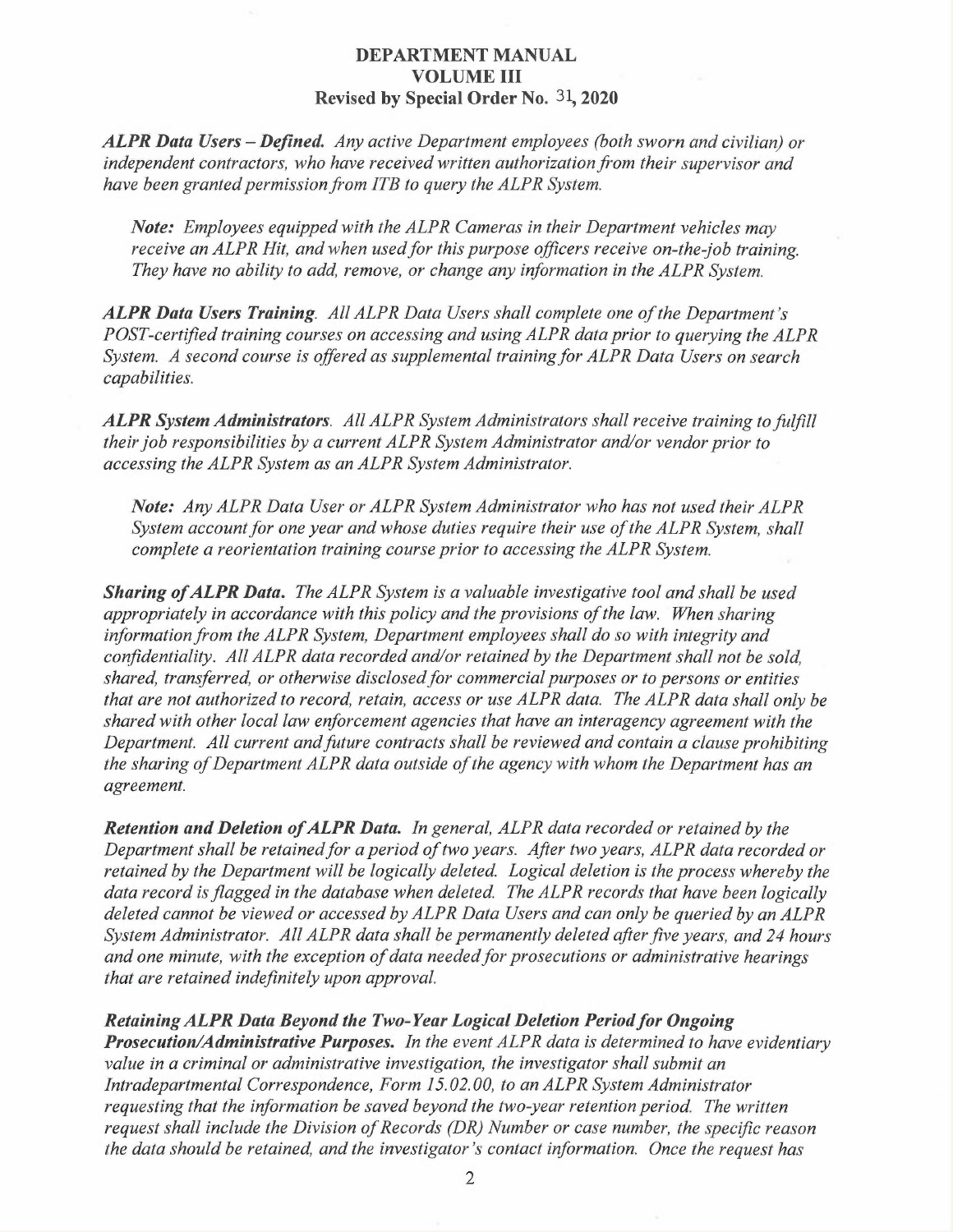been approved by the investigator's supervisor, the ALPR System Administrator shall ensure the requested information is retained in the ALPR System until it has been approved for deletion. Every two years, ITB shall verify with the investigating officer zf the information is eligible for deletion.

Note: Investigating officers are encouraged to keep any related ALPR data hard copies in their case file(s) for court purposes.

The ALPR data that has been logically deleted will only be searchable under the following circumstances:

- The investigation is related to a "serious felony" as defined in California Penal Code  $(PC)$  1192.7(c), and/or a "violent felony" as defined in California Penal Code 667.5(c);"
- The investigation is related to a violation of 136.1 PC Intimidation of Witnesses and Victims when it is accompanied by force or by an express or implied threat of force or violence; in furtherance of a conspiracy; with a prior conviction for a violation of this section, or when committed for pecuniary gain;
- The investigation is related to a violation of  $236.1$  Human Trafficking;
- The investigation is related to a violation of  $273.6(a) PC Violation$  of a Protective Order;
- The investigation is related to a violation of  $646.9$  PC Stalking;
- The investigation is related to a violation of  $290(c)$  PC Sex Offender Registration;
- The investigation is related to terrorist activity, including individuals and groups who plan, threaten, finance, aid/abet, and attempt or perform unlawful acts in furtherance of terrorist activity (refer to Department Manual Section 4/271.46); or,
- Pursuant to a court order.

If the case investigator meets the above criteria and seeks to query ALPR data that has been logically deleted, he or she shall request his or her Commanding Officer (CO) prepare an Intradepartmental Correspondence, Form  $15.02.00$ , documenting the criteria has been met and specifying the ALPR data requested.

The 15.02.00 shall be submitted to the CO of ITB. If the CO of ITB approves the request, he or she will forward the request to an ALPR System Administrator who will complete the search and provide the data requested to the investigator.

Quality Assurance. The Department shall make reasonable efforts to assure the accuracy of ALPR data. Department personnel are reminded that ALPR data, by itself, does not establish probable cause to arrest and that further investigation is needed. Additionally, Department personnel shall attempt to verify records obtained prior to conducting an investigative stop.

Department personnel who discover that an ALPR National Crime Information Center Want contains an verified error, shall immediately notify Communications Division of the release of the vehicle and/or vessel. Communications Divisions shall, without delay, broadcast a cancellation of the want on the vehicle and/or vessel. Patrol officers assigned to Department vehicles equipped with the ALPR Cameras shall attempt to verify the accuracy of the "Hot Lists" data prior to conducting an investigation.